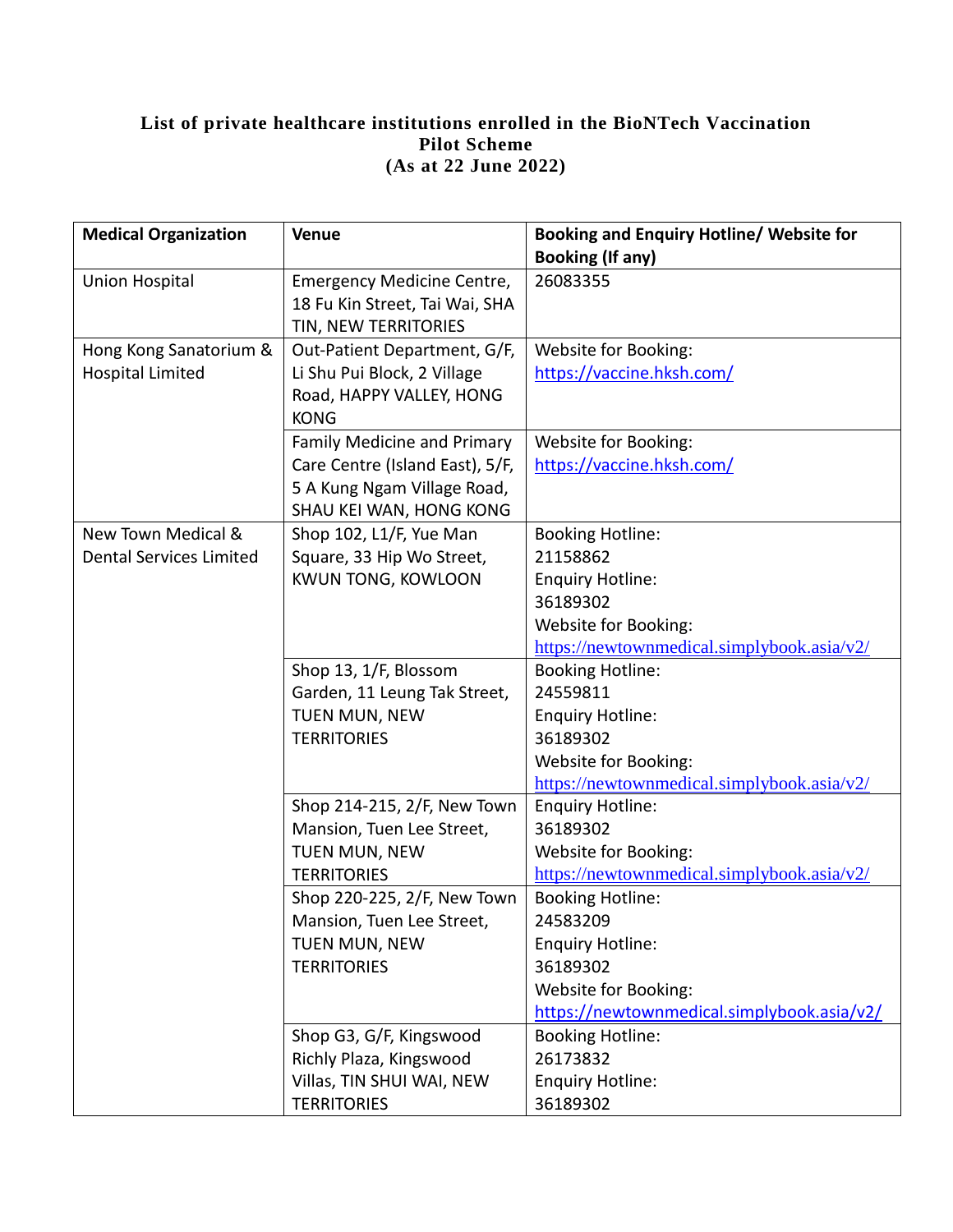|                            |                               | Website for Booking:                        |
|----------------------------|-------------------------------|---------------------------------------------|
|                            |                               | https://newtownmedical.simplybook.asia/v2/  |
|                            | Shop 8, G/F, Wang Fung        | <b>Booking Hotline:</b>                     |
|                            | Building, 2 Fau Tsoi Street,  | 24436220                                    |
|                            | YUEN LONG, NEW                | <b>Enquiry Hotline:</b>                     |
|                            | <b>TERRITORIES</b>            | 36189302                                    |
|                            |                               | Website for Booking:                        |
|                            |                               | https://newtownmedical.simplybook.asia/v2/  |
|                            | 8/F, Unit 801-803, 26 Nathan  | <b>Booking Hotline:</b>                     |
|                            | Road, TSIM SHA TSUI,          | 23683210                                    |
|                            | <b>KOWLOON</b>                | <b>Enquiry Hotline:</b>                     |
|                            |                               | 36189302                                    |
|                            |                               | Website for Booking:                        |
|                            |                               | https://newtownmedical.simplybook.asia/v2/  |
|                            | Shop 136B, 1/F, City One      | <b>Booking Hotline:</b>                     |
|                            | Plaza, City One, SHA TIN,     | 26374388                                    |
|                            | <b>NEW TERRITORIES</b>        | <b>Enquiry Hotline:</b>                     |
|                            |                               | 36189302                                    |
|                            |                               | Website for Booking:                        |
|                            |                               | https://newtownmedical.simplybook.asia/v2/  |
|                            | Room 1, L1/F, The Trend Plaza | <b>Booking Hotline:</b>                     |
|                            | North Wing, 2 Tuen Lung       | 24301886                                    |
|                            | Street, TUEN MUN, NEW         | <b>Enquiry Hotline:</b>                     |
|                            | <b>TERRITORIES</b>            | 36189302                                    |
|                            |                               | Website for Booking:                        |
|                            |                               | https://newtownmedical.simplybook.asia/v2/  |
| <b>Virtus Care Limited</b> | 11/F, H Zentre, 15 Middle     | <b>Booking Hotline:</b>                     |
|                            | Road, TSIM SHA TSUI,          | 81998828                                    |
|                            | <b>KOWLOON</b>                | Website for Booking:                        |
|                            |                               | https://virtusmedical.com/covid19-biontech- |
|                            |                               | vaccination-online-booking                  |
|                            | 17/F, Virtus Medical Tower,   | <b>Booking Hotline:</b>                     |
|                            | 122 Queen's Road Central,     | 81998828                                    |
|                            | <b>CENTRAL, HONG KONG</b>     | Website for Booking:                        |
|                            |                               | https://virtusmedical.com/covid19-biontech- |
|                            |                               | vaccination-online-booking                  |
|                            | 18/F, Virtus Medical Tower,   | <b>Booking Hotline:</b>                     |
|                            | 122 Queen's Road Central,     | 81998828                                    |
|                            | <b>CENTRAL, HONG KONG</b>     | Website for Booking:                        |
|                            |                               | https://virtusmedical.com/covid19-biontech- |
|                            |                               | vaccination-online-booking                  |
|                            | 6/F, Virtus Medical Tower,    | <b>Booking Hotline:</b>                     |
|                            | 122 Queen's Road Central,     | 81998828                                    |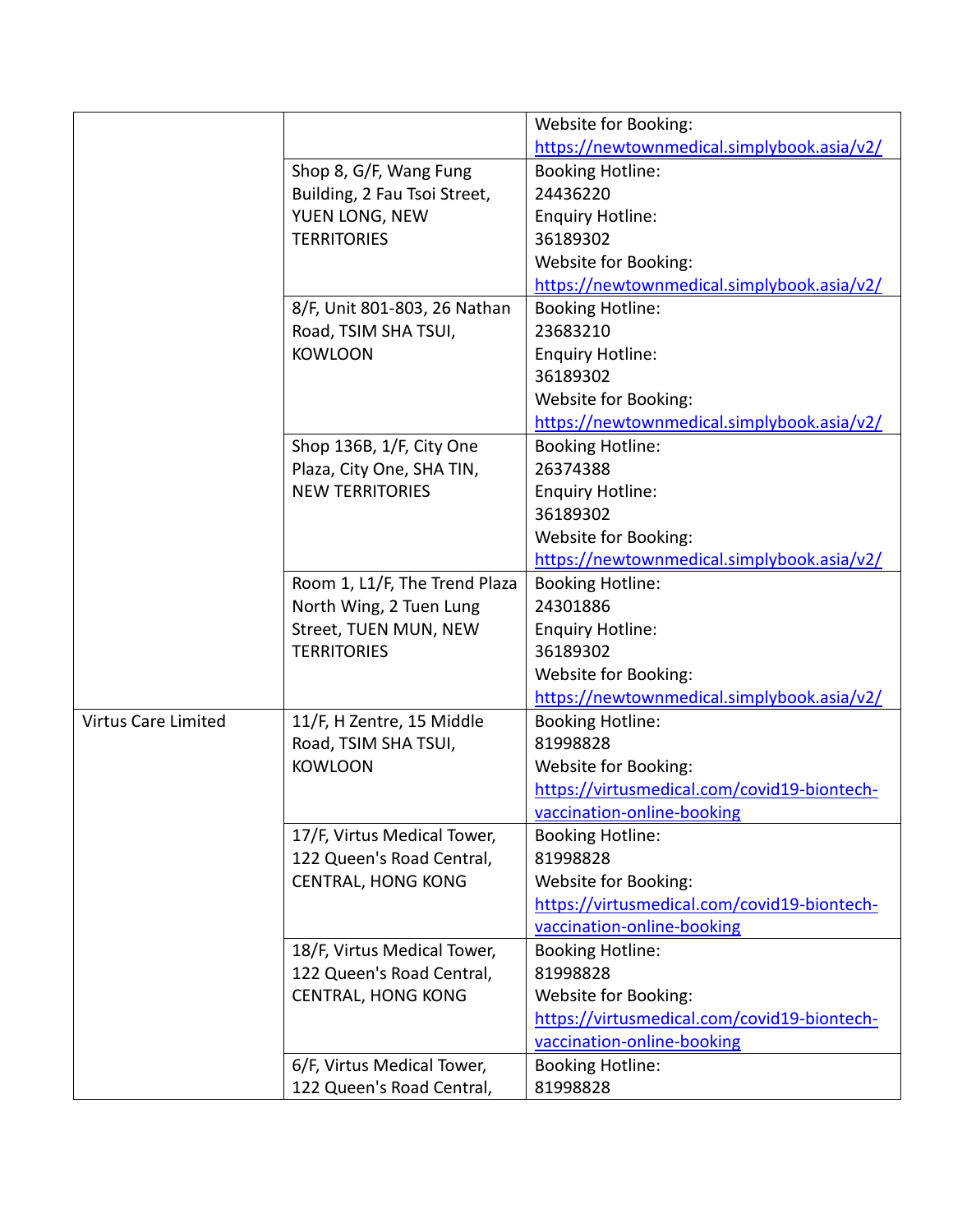|                                 | <b>CENTRAL, HONG KONG</b>                   | Website for Booking:                        |
|---------------------------------|---------------------------------------------|---------------------------------------------|
|                                 |                                             | https://virtusmedical.com/covid19-biontech- |
|                                 |                                             | vaccination-online-booking                  |
|                                 | 9/F, Virtus Medical Tower,                  | <b>Booking Hotline:</b>                     |
|                                 | 122 Queen's Road Central,                   | 81998828                                    |
|                                 |                                             |                                             |
|                                 | <b>CENTRAL, HONG KONG</b>                   | Website for Booking:                        |
|                                 |                                             | https://virtusmedical.com/covid19-biontech- |
|                                 |                                             | vaccination-online-booking                  |
|                                 | Suite 318, Central Building, 1              | 25266332                                    |
|                                 | Pedder Street, CENTRAL,<br><b>HONG KONG</b> |                                             |
| <b>Quality HealthCare</b>       | Concession No. KOW 83, MTR                  | <b>Enquiry Hotline:</b>                     |
| <b>Medical Services Limited</b> | Kowloon Station, TSIM SHA                   | 83018301 (Please press 8)                   |
|                                 | TSUI, KOWLOON                               | Website for Booking:                        |
|                                 |                                             | https://www.qhms.com/en/contactus/e-        |
|                                 |                                             | booking?lang=tc                             |
|                                 | Shop 41&43A, 1/F, Exchange                  | <b>Enquiry Hotline:</b>                     |
|                                 | Tower, 33 Wang Chiu Road,                   | 83018301 (Please press 8)                   |
|                                 | KOWLOON BAY, KOWLOON                        | Website for Booking:                        |
|                                 |                                             | https://www.qhms.com/en/contactus/e-        |
|                                 |                                             | booking?lang=tc                             |
|                                 |                                             |                                             |
|                                 | 1/F, CLI Building, 313-317B                 | <b>Enquiry Hotline:</b>                     |
|                                 | Hennessy Road, WAN CHAI,                    | 83018301 (Please press 8)                   |
|                                 | <b>HONG KONG</b>                            | Website for Booking:                        |
|                                 |                                             | https://www.qhms.com/en/contactus/e-        |
|                                 |                                             | booking?lang=tc                             |
|                                 | Shop Unit 308D, Level 3,                    | <b>Enquiry Hotline:</b>                     |
|                                 | Maritime Square, 33 Tsing                   | 83018301 (Please press 8)                   |
|                                 | King Road, TSING YI, NEW                    | Website for Booking:                        |
|                                 | <b>TERRITORIES</b>                          | https://www.qhms.com/en/contactus/e-        |
|                                 |                                             | booking?lang=tc                             |
|                                 | Unit 2101-2102, 21/F, North                 | <b>Enquiry Hotline:</b>                     |
|                                 | Point Asia-Pac Commercial                   | 83018301 (Please press 8)                   |
|                                 | Centre, 10 North Point Road,                | Website for Booking:                        |
|                                 | NORTH POINT, HONG KONG                      | https://www.qhms.com/en/contactus/e-        |
|                                 |                                             | booking?lang=tc                             |
|                                 | 14/F, Entertainment Building,               | <b>Enquiry Hotline:</b>                     |
|                                 | 30 Queen's Road Central,                    | 83018301 (Please press 8)                   |
|                                 | <b>CENTRAL, HONG KONG</b>                   | Website for Booking:                        |
|                                 |                                             | https://www.qhms.com/en/contactus/e-        |
|                                 |                                             | booking?lang=tc                             |
|                                 | Room 2405-06, 24/F, World                   | <b>Enquiry Hotline:</b>                     |
|                                 | Trade Centre, 280 Gloucester                | 83018301 (Please press 8)                   |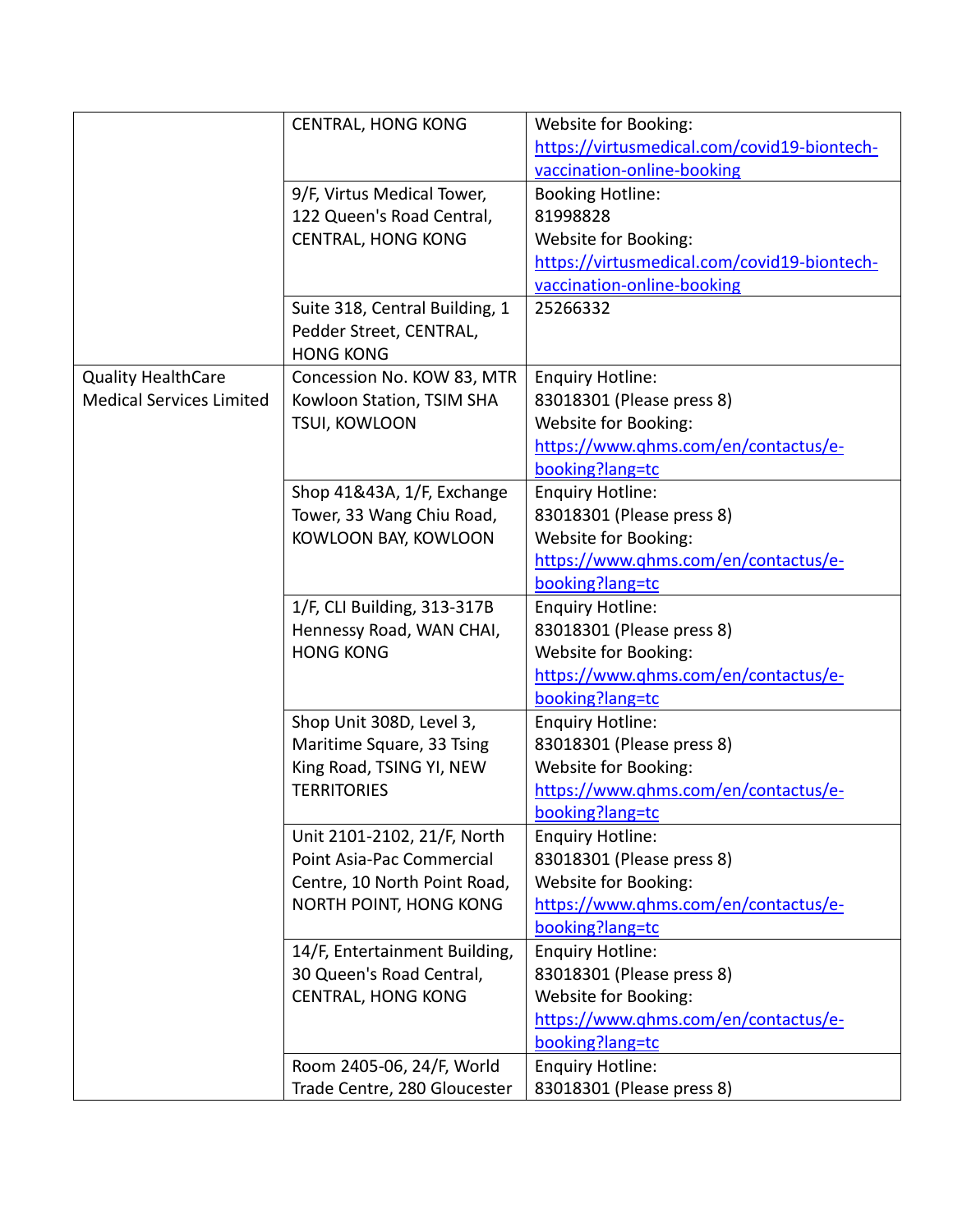|                                                     | Road, CAUSEWAY BAY, HONG       | Website for Booking:                 |
|-----------------------------------------------------|--------------------------------|--------------------------------------|
|                                                     | <b>KONG</b>                    | https://www.qhms.com/en/contactus/e- |
|                                                     |                                | booking?lang=tc                      |
|                                                     | Suite 304, Oxford House,       | <b>Enquiry Hotline:</b>              |
|                                                     | Taikoo Place, 979 King's Road, | 83018301 (Please press 8)            |
|                                                     | <b>QUARRY BAY, HONG KONG</b>   | Website for Booking:                 |
|                                                     |                                | https://www.qhms.com/en/contactus/e- |
|                                                     |                                | booking?lang=tc                      |
|                                                     | Room 1401-02, 14/F, 9          | 28613777                             |
| Humanity and Health<br><b>Medical Group Limited</b> | Queen's Road Central,          |                                      |
|                                                     |                                |                                      |
|                                                     | <b>CENTRAL, HONG KONG</b>      |                                      |
| <b>Bamboos Professional</b>                         | 8/F, Good Hope Building, 40    | 25755893                             |
| <b>Nursing Services Limited</b>                     | Shantung Street, MONG KOK,     | 95159439                             |
|                                                     | <b>KOWLOON</b>                 |                                      |
|                                                     | Room C, 9/F, South Asia        | 25755907                             |
|                                                     | Commercial Centre, 64 Tsun     |                                      |
|                                                     | Yip Street, KWUN TONG,         |                                      |
|                                                     | <b>KOWLOON</b>                 |                                      |
| Human Health Associate                              | Shop 3, G/F, MTR Tai Wai       | 26032082                             |
| Limited                                             | Station, TAI WAI, NEW          |                                      |
|                                                     | <b>TERRITORIES</b>             |                                      |
|                                                     | Shop No. 44 and 45, G/F,       | 28878823                             |
|                                                     | MTR Tsing Yi Station, TSING    |                                      |
|                                                     | YI, NEW TERRITORIES            |                                      |
|                                                     | Shop 17, Kwai Fong MTR         | 21873626                             |
|                                                     | Station, KWAI CHUNG, NEW       |                                      |
|                                                     | <b>TERRITORIES</b>             |                                      |
|                                                     | G/F, Shop 39, Aldrich Garden   | 31964078                             |
|                                                     | Shopping Centre, Aldrich Bay,  |                                      |
|                                                     |                                |                                      |
|                                                     | SHAU KEI WAN, HONG KONG        |                                      |
|                                                     | Shop 105B, 1/F, Liberte        | 23702881                             |
|                                                     | Shopping Centre, 833 Lai Chi   |                                      |
|                                                     | Kok Road, LAI CHI KOK,         |                                      |
|                                                     | <b>KOWLOON</b>                 |                                      |
|                                                     | Shop 9-10, MTR Tseung Kwan     | 26237782                             |
|                                                     | O Station, TSEUNG KWAN O,      |                                      |
|                                                     | <b>NEW TERRITORIES</b>         |                                      |
|                                                     | Shop 6, MTR Lohas Park         | 24629088                             |
|                                                     | Station, TSEUNG KWAN O,        |                                      |
|                                                     | <b>NEW TERRITORIES</b>         |                                      |
|                                                     | Workshop no.1 on Ground        | 28110733                             |
|                                                     | Floor, Technology Plaza,       |                                      |
|                                                     | No.651 King's Road, NORTH      |                                      |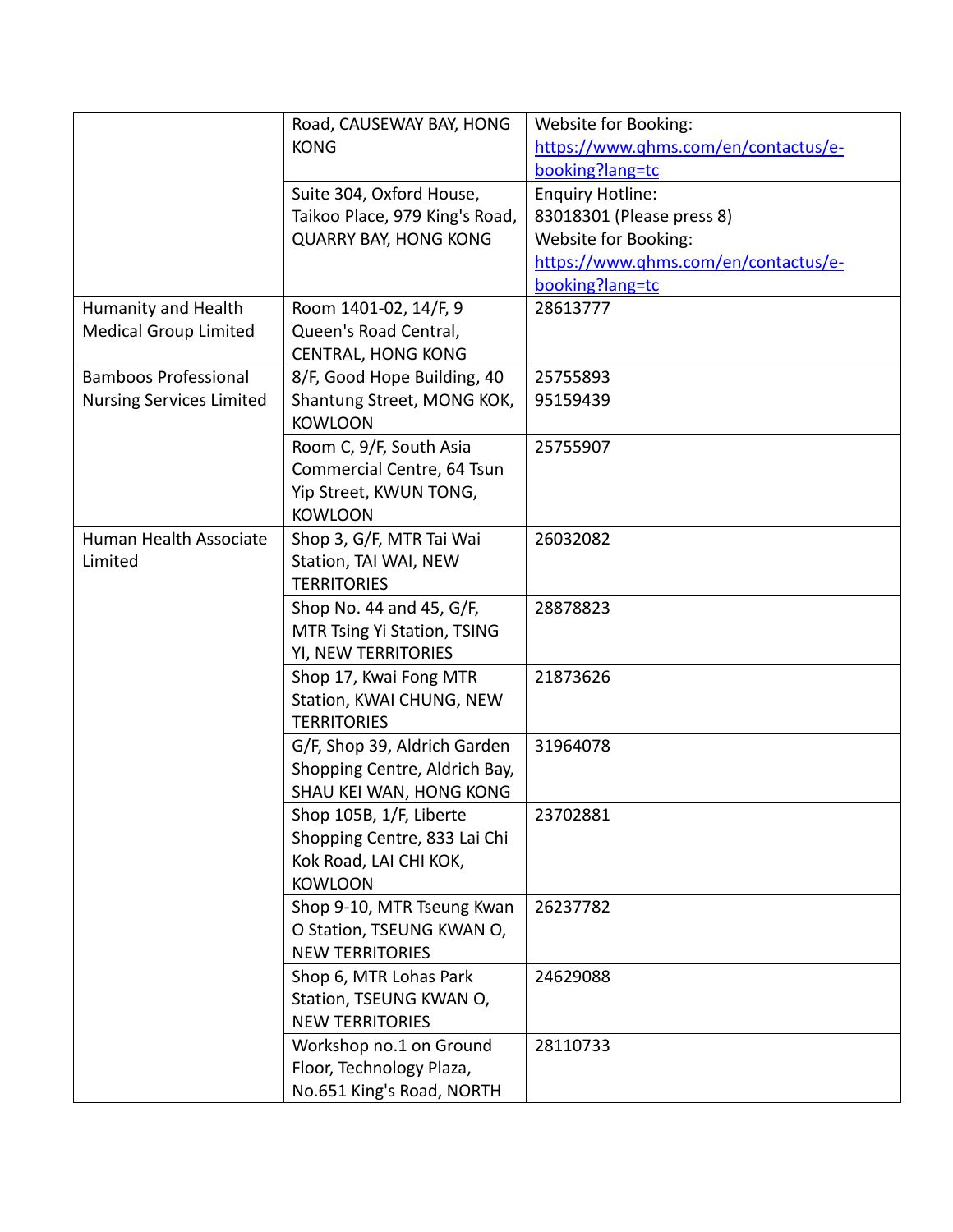|                               | POINT, HONG KONG                                  |                                                 |
|-------------------------------|---------------------------------------------------|-------------------------------------------------|
|                               | Shop 9-10, MTR Tiu Keng                           | 27066700                                        |
|                               | Leng Station, TIU KENG LENG,                      |                                                 |
|                               | <b>NEW TERRITORIES</b>                            |                                                 |
|                               | Shop 22, Tung Chung                               | 21092711                                        |
|                               | Crescent, 1 Hing Tung Street,                     |                                                 |
|                               | TUNG CHUNG, NEW                                   |                                                 |
|                               | <b>TERRITORIES</b>                                |                                                 |
|                               | NG18, G/F, T Town North, Tin                      | 24450282                                        |
|                               | Yuet Estate, 33 & 39 Tin Wah                      |                                                 |
|                               | Road, Tin Shui Wai, NEW                           |                                                 |
|                               | <b>TERRITORIES</b>                                |                                                 |
| Hong Kong Baptist             | (Entrance on Mok Cheong                           | Website for Booking:                            |
| Hospital                      | Street), G07, G/F, Sky Tower,                     | https://covid-19.hkbh.org.hk/vaccine-           |
|                               | 38 Sung Wong Toi Road, TO                         | bnt/reserve/                                    |
|                               | <b>KWA WAN, KOWLOON</b>                           |                                                 |
| <b>Trinity Medical Centre</b> | Room 1501-2A, 15/F, Tower                         | <b>Booking Hotline:</b>                         |
| Limited                       | 5, China Hong Kong City, 33                       | 21927022                                        |
|                               | Canton Road, TSIM SHA TSUI,                       |                                                 |
|                               | <b>KOWLOON</b>                                    |                                                 |
|                               | Room B, 22/F, Entertainment                       | <b>Booking Hotline:</b>                         |
|                               | Building, 30 Queen's Road,                        | 21927022                                        |
|                               | <b>CENTRAL, HONG KONG</b>                         |                                                 |
| Dedicare Limited              | Room 2108, 21/F, Melbourne                        | Booking and Enquire Hotline:                    |
|                               | Plaza, 33 Queen's Road                            | 24682248                                        |
|                               | Central, CENTRAL, HONG                            | Website for Booking:                            |
|                               | <b>KONG</b>                                       | https://booking.dedicare.hk/v2/                 |
| Your Health Specialists       | 35 Queen's Road Central,                          | 22169342                                        |
| <b>Medical Group Limited</b>  | <b>CENTRAL, HONG KONG</b>                         |                                                 |
| JP Partners Medical           | Shop 1, G/F, Lin Won                              | <b>Booking and Enquiry Hotline:</b>             |
| <b>Centre Limited</b>         | Building, 2-14 Tak Ching                          | 26183058                                        |
|                               | Court, TUEN MUN, NEW                              |                                                 |
|                               | <b>TERRITORIES</b>                                |                                                 |
|                               |                                                   |                                                 |
|                               | 18/F, 238 Nathan Road,                            | <b>Booking and Enquiry Hotline:</b>             |
|                               | JORDAN, KOWLOON                                   | 26180266                                        |
|                               | Room 1502-1505, 15/F, T.O.P.,<br>700 Nathan Road, | <b>Booking and Enquiry Hotline:</b><br>26189510 |
|                               | MONGKOK, KOWLOON                                  |                                                 |
|                               | Room 101, 1/F, Chuang's                           |                                                 |
|                               | Tower, 30-32 Connaught                            | <b>Booking and Enquiry Hotline:</b><br>26185611 |
|                               | Road Central, CENTRAL,                            |                                                 |
|                               |                                                   |                                                 |
|                               | <b>HONG KONG</b>                                  |                                                 |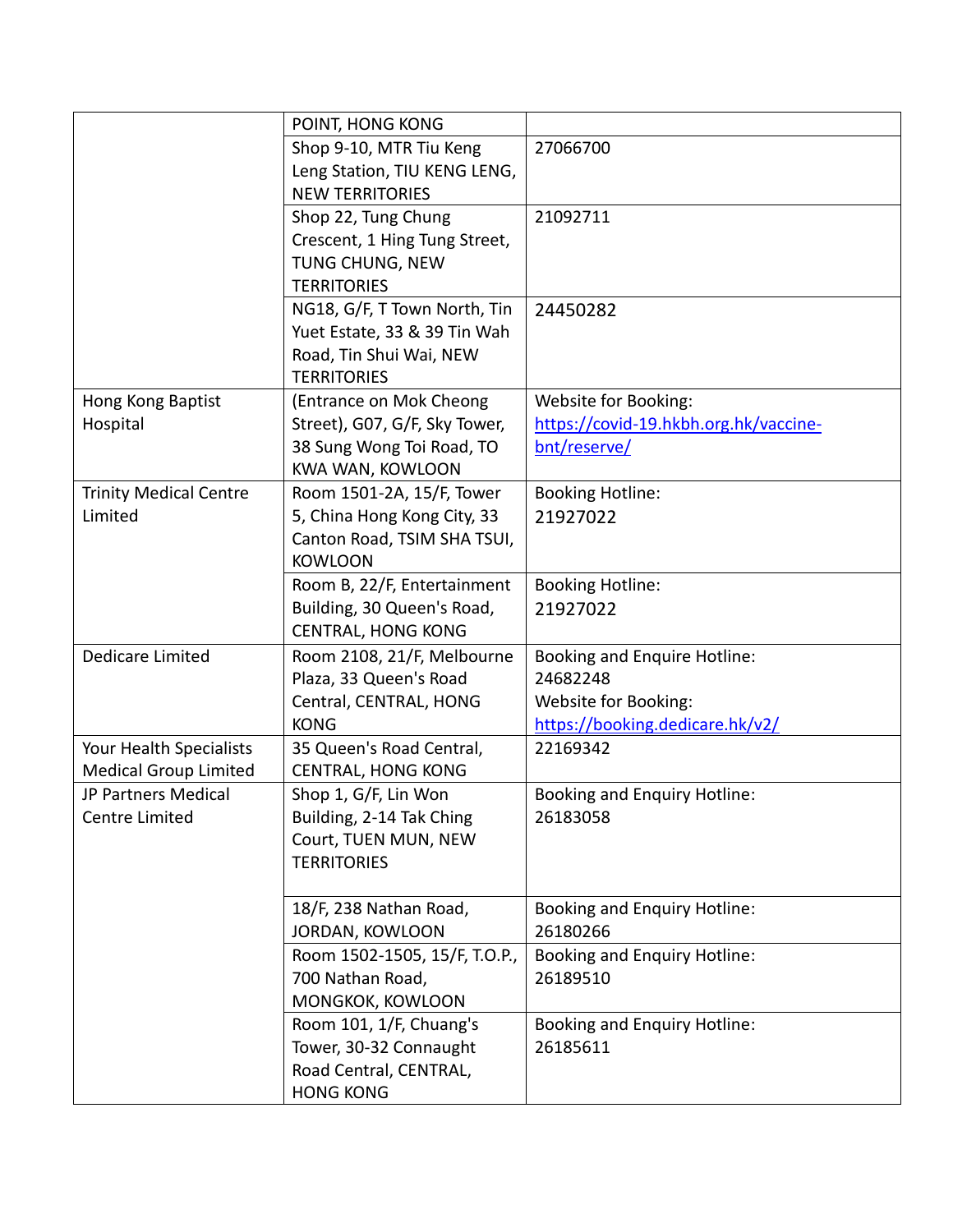|                       | Shop Unit P10B, Luk Yeung<br>Galleria, TSUEN WAN, NEW  | <b>Booking and Enquiry Hotline:</b><br>26183805 |
|-----------------------|--------------------------------------------------------|-------------------------------------------------|
|                       | <b>TERRITORIES</b>                                     |                                                 |
|                       | Shop 67A, G/F, Chi Lok Fa                              | <b>Booking and Enquiry Hotline:</b>             |
|                       | Yuen, 18 Tsing Hoi Circuit,                            | 26183197                                        |
|                       | TUEN MUN, NEW                                          |                                                 |
|                       | <b>TERRITORIES</b>                                     |                                                 |
|                       | Shop 28, G/F, Gold Coast                               | <b>Booking and Enquiry Hotline:</b>             |
|                       | Piazza, 1 Castle Peak Road,                            | 26180199                                        |
|                       | TUEN MUN, NEW                                          |                                                 |
|                       | <b>TERRITORIES</b>                                     |                                                 |
| United Christian      | Unit 26-33, G/F, Kui On                                | <b>Booking Hotline:</b>                         |
| Nethersole Community  | House, Wo Lok Estate, Hip                              | 23443444                                        |
| <b>Health Service</b> | Wo Street, KWUN TONG,                                  |                                                 |
|                       | <b>KOWLOON</b>                                         |                                                 |
|                       | 13/F, Sino Cheer Plaza, 23                             | <b>Booking Hotline:</b>                         |
|                       | Jordan Road, JORDAN,                                   | 27708365                                        |
|                       | <b>KOWLOON</b>                                         |                                                 |
|                       | Unit 203, Kwong Tin                                    | <b>Booking Hotline:</b><br>23443022             |
|                       | Shopping Centre, Kwong Tin<br>Estate, LAM TIN, KOWLOON |                                                 |
|                       | 19, G/F, Kwong Yan House,                              | <b>Booking Hotline:</b>                         |
|                       | Kwong Fuk Estate, TAI PO,                              | 26383846                                        |
|                       | <b>NEW TERRITORIES</b>                                 |                                                 |
|                       | Unit 103, 1/F, Tin Ching                               | <b>Booking Hotline:</b>                         |
|                       | Amenity and Community                                  | 31569000                                        |
|                       | Building, Tin Ching Estate, TIN                        |                                                 |
|                       | SHUI WAI, NEW TERRITORIES                              |                                                 |
| <b>EC Healthcare</b>  | Unit F1-F2, G/F, 143H Kwei                             | <b>Booking Hotline:</b>                         |
|                       | Lin Street, HO MAN TIN,                                | 2156 5825                                       |
|                       | <b>KOWLOON</b>                                         | Website for Booking:                            |
|                       |                                                        | https://ecvaccine.echealthcare.com/v2/#         |
|                       | Shop B82, 1/F, Tsuen Fung                              | <b>Booking Hotline:</b>                         |
|                       | Centre, TSUEN WAN, NEW                                 | 2156 5825                                       |
|                       | <b>TERRITORIES</b>                                     | Website for Booking:                            |
|                       |                                                        | https://ecvaccine.echealthcare.com/v2/#         |
|                       | 34/F, The World Trade                                  | <b>Booking Hotline:</b>                         |
|                       | Centre, 280 Gloucester Road,                           | 2156 5825                                       |
|                       | CAUSEWAY BAY, HONG KONG                                | Website for Booking:                            |
|                       |                                                        | https://ecvaccine.echealthcare.com/v2/#         |
|                       | L54, Langham Place Office                              | <b>Booking Hotline:</b>                         |
|                       | Tower, 8 Argyle Street,                                | 2156 5825                                       |
|                       | MONGKOK, KOWLOON                                       | Website for Booking:                            |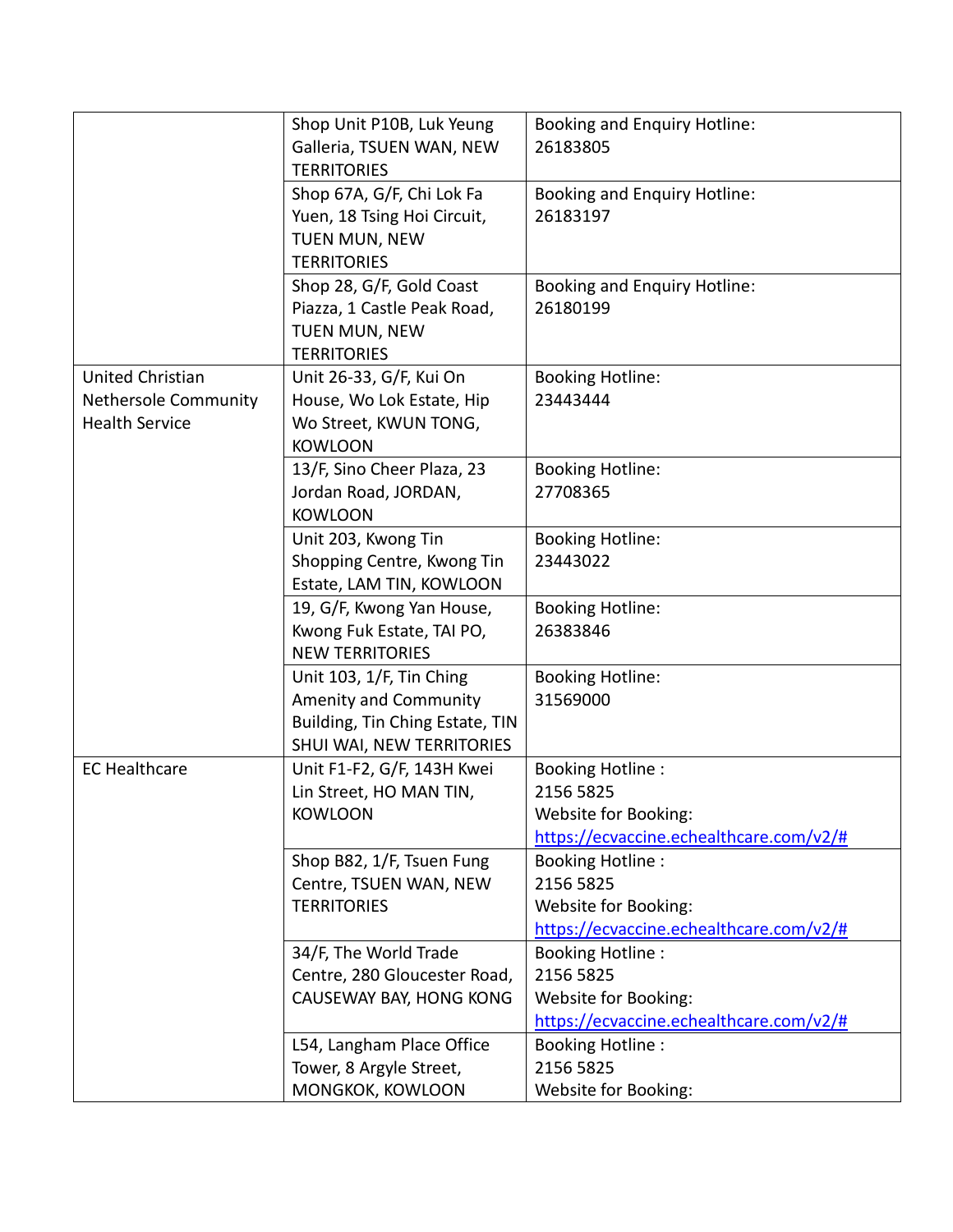|                           |                               | https://ecvaccine.echealthcare.com/v2/# |
|---------------------------|-------------------------------|-----------------------------------------|
|                           | Shop No.26, G/F, Hopewell     | <b>Booking Hotline:</b>                 |
|                           | House, 169-197 Hip Wo         | 2156 5825                               |
|                           | Street, KWUN TONG,            | Website for Booking:                    |
|                           | <b>KOWLOON</b>                | https://ecvaccine.echealthcare.com/v2/# |
|                           | Suit 01-03, 14/F, 1111 King's | <b>Booking Hotline:</b>                 |
|                           | Road, CityPlaza One, Taikoo   | 2156 5825                               |
|                           | Shing, QUARRY BAY, HONG       | Website for Booking:                    |
|                           | <b>KONG</b>                   | https://ecvaccine.echealthcare.com/v2/# |
|                           | Shop 231, L2, Leung King      | <b>Booking Hotline:</b>                 |
|                           | Plaza, 31 Tin King Road,      | 2156 5825                               |
|                           | Leung King Estate, TUEN       | Website for Booking:                    |
|                           | MUN, NEW TERRITORIES          | https://ecvaccine.echealthcare.com/v2/# |
|                           | Shop No.9, 1/F, Tsing Yi      | <b>Booking Hotline:</b>                 |
|                           | Shopping Centre, Tsing Yi     | 2156 5825                               |
|                           | Estate, 10 Fung Shue Wo       | Website for Booking:                    |
|                           | Road, TSING YI, NEW           | https://ecvaccine.echealthcare.com/v2/# |
|                           | <b>TERRITORIES</b>            |                                         |
|                           | Shop 18, G/F, Tai Wo Centre,  | <b>Booking Hotline:</b>                 |
|                           | 15 Tai Wo Road, TAI PO, NEW   | 2156 5825                               |
|                           | <b>TERRITORIES</b>            | Website for Booking:                    |
|                           |                               | https://ecvaccine.echealthcare.com/v2/# |
|                           | 7/F, Fung House, 19-20        | <b>Booking Hotline:</b>                 |
|                           | Connaught Road, CENTRAL,      | 2156 5825                               |
|                           | <b>HONG KONG</b>              | Website for Booking:                    |
|                           |                               | https://ecvaccine.echealthcare.com/v2/# |
| <b>UMP Medical Centre</b> | Room 7, 10/F, Wing On Plaza,  | <b>Booking Hotline:</b>                 |
| Limited                   | 62 Mody Road, TSIM SHA        | 23699536                                |
|                           | TSUI, KOWLOON                 |                                         |
|                           | Room 1901C, Floor 19, East    | <b>Booking Hotline:</b>                 |
|                           | Point Centre, 555 Hennessy    | 28118218                                |
|                           | Road, CAUSEWAY BAY, HONG      |                                         |
|                           | <b>KONG</b>                   |                                         |
|                           | Shop 1070, Level 1, Discovery | <b>Booking Hotline:</b>                 |
|                           | Park, 398 Caslte Peak Road,   | 29401338                                |
|                           | <b>TSUEN WAN, NEW</b>         |                                         |
|                           | <b>TERRITORIES</b>            |                                         |
|                           | Room 1401-1403, 14/F, Wing    | <b>Booking Hotline:</b>                 |
|                           | On House, 71 Des Voeux        | 28401636                                |
|                           | Road Central, CENTRAL,        |                                         |
|                           | <b>HONG KONG</b>              |                                         |